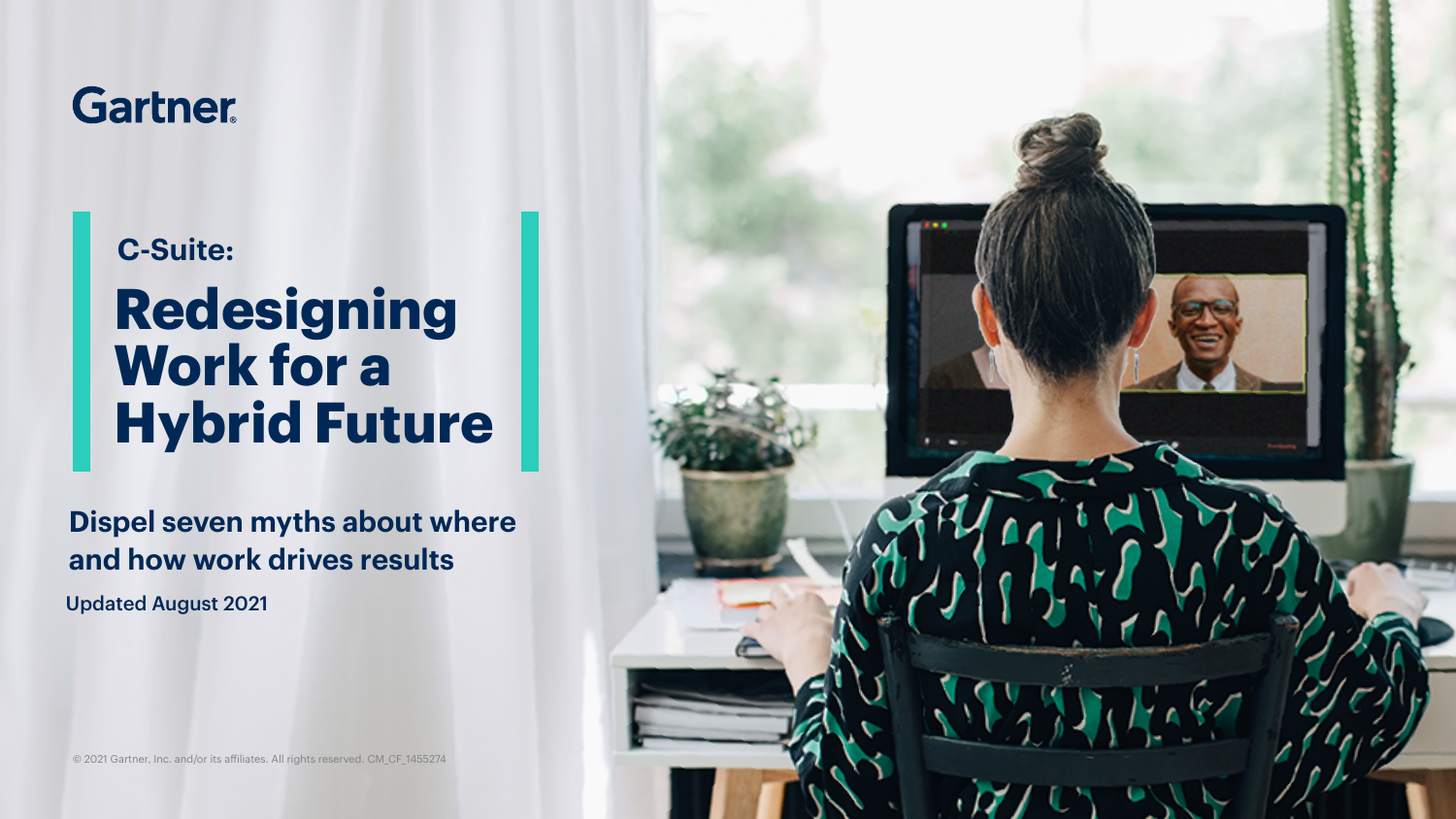### **Every so often, something seismic happens to the way we work**

The pandemic created a sudden shift — with lasting impact.

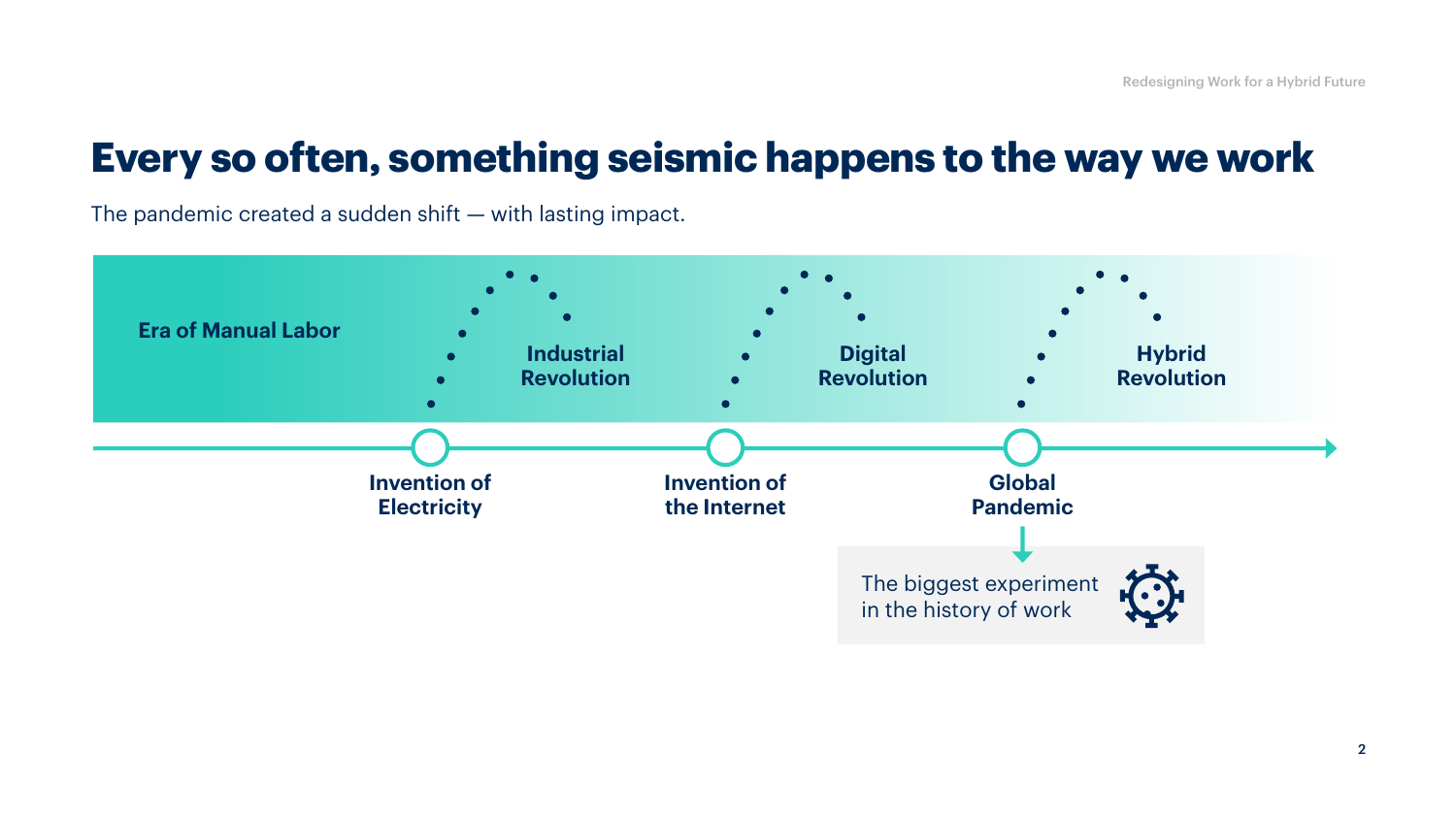## **It's time to banish any remaining hybrid workplace myths**

The way we have adapted to working during the pandemic has shattered antiquated assumptions about work design. Executive leaders now have a unique opportunity to break from a location-centric model of work designed around industrial-era constraints, and to redesign work around a human-centric model to secure digital-era talent and deliver business outcomes.

Human-centric work design, characterized by flexibility and empathy, makes employees feel more empowered, and increases their productivity and engagement. It also enables organizations to be more responsive to customer demand, more resilient to disruptions and more productive. It can also reduce a range of costs — from real estate and travel to employee attrition.

In short, the human-centric approach can be a win-win for employees and organizations, but it requires executives to commit to leveraging a hybrid workforce strategy. For many, that means shedding some old assumptions and dispelling myths about what hybrid work models mean and do.







**Graham Waller** Distinguished VP Analyst

### **7 myths about hybrid workforce models**

**01 Pretty soon, work will go back to normal**

**05 We need in-person contact to sustain our culture**

**02 Employees are less productive when remote**

**06 Hybrid workforce models hurt DEI** 

**03 Serendipity is the best driver of innovation** 

**07 A hybrid workforce model duplicates our IT infrastructure**

**04 Our jobs just can't be done remotely**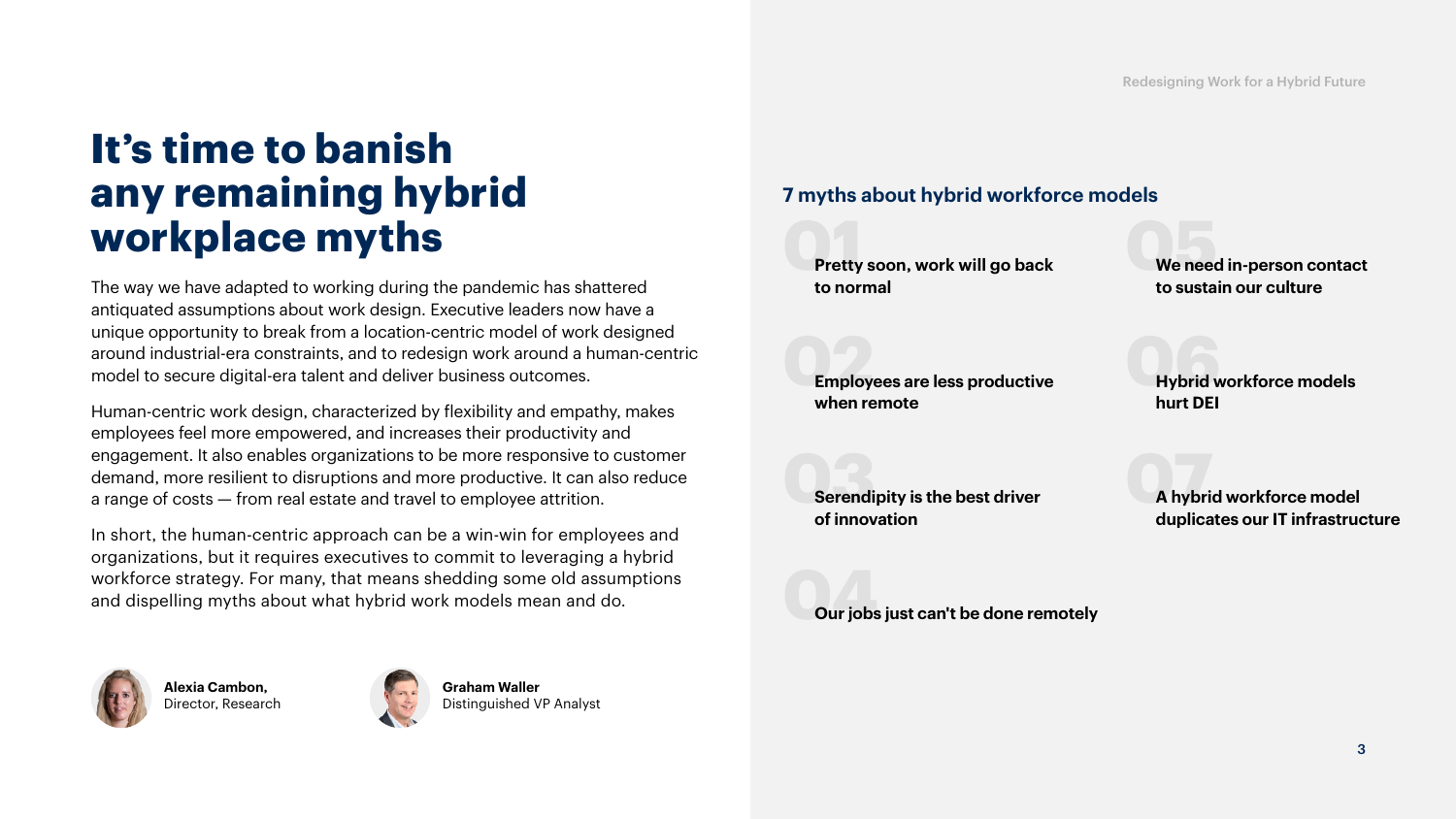# Redesigning Work for a Hybrid Future<br> **1914**<br> **1924**<br>
Pretty soon, work will go back to normal Executives have three options for the way forward: **Pretty soon, work will go back to normal**

Prepandemic, organizations operated primarily in an in-person environment, designed around locations. During the pandemic, organizations rallied quickly to virtualize this design to remain productive remotely. Some leaders still believe things will revert, but the pandemic demonstrated that many of our work assumptions are archaic and unnecessarily limiting, and now beg for reinvention.

## **Reality**

### **Hybrid workforce strategies are here to stay**

Executives who reimagine where, when and by whom work gets done are in a better position to generate both business outcomes and talent outcomes: a win-win for organizations and employees. But first, you have to pick your journey forward – and acknowledge the risks of not adopting a hybrid working model.

### **Executives have three options for the way forward:**

- **Option No. 1.** Reject the hybrid environment and force a return to <u>[.r.]</u> the traditional location-centric model and work schedule (Monday through Friday, 9 to 5, in many countries or first, second and third shifts). This incurs the risk of employees leaving for more flexibility elsewhere.
- <u>| م ا</u>

**Option No. 2.** Accept the hybrid environment, but decline to evolve the work model — continue virtualizing site-centric practices (such as meetings), as was common during the pandemic. This incurs the risk of exacerbating worker fatigue.



**Option No. 3.** Reinvent work around a human-centric design for the new hybrid environment that ensures performance, innovation and equity — getting it right requires experimentation, learning and iterating.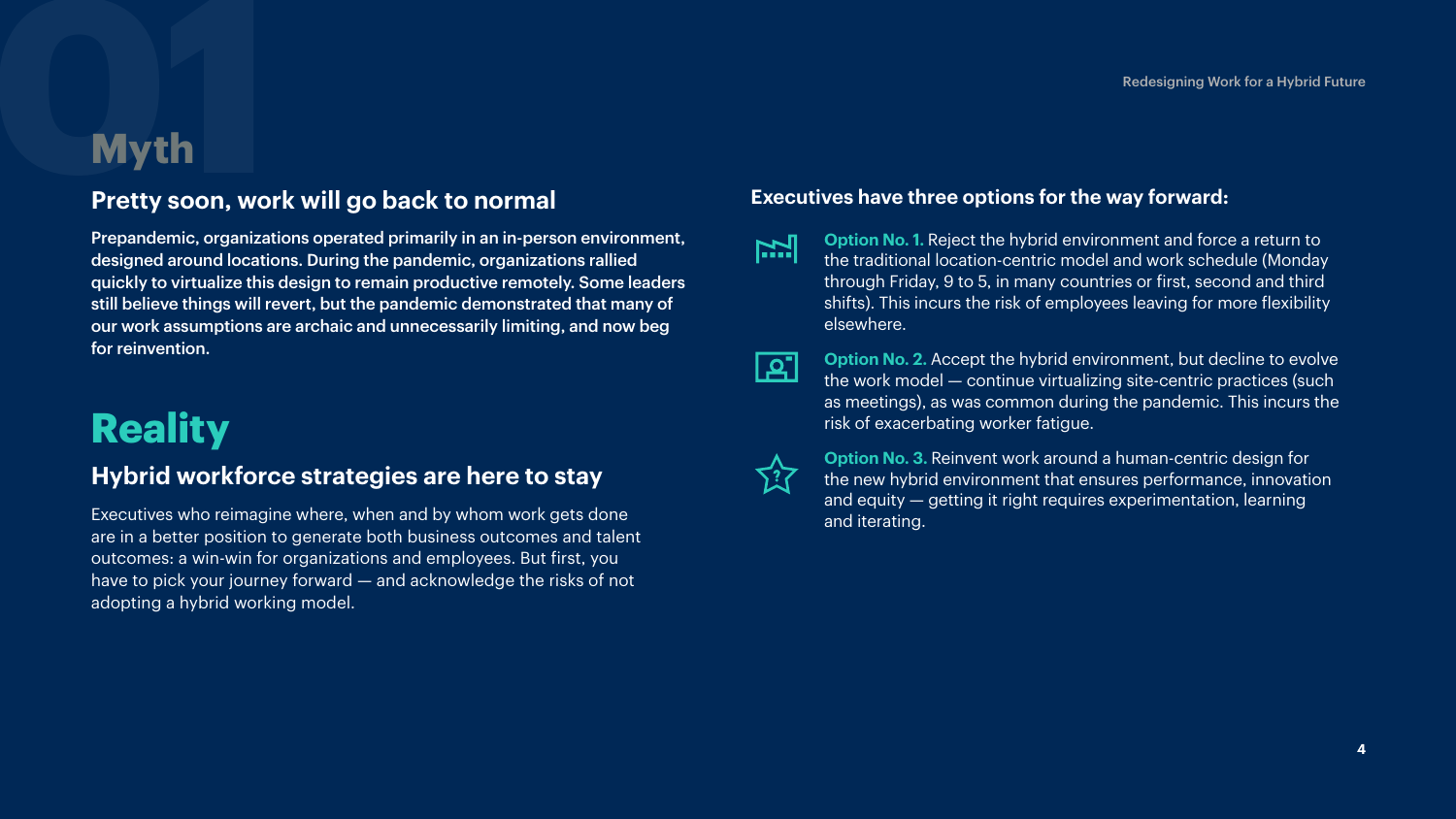# **01 knowledge workers are especially at risk if Hybrid working environment is the future; you revert to the past**



n = 75 HR leaders; 2,410 hybrid/remote knowledge workers

Source: 2021 Gartner Hybrid Work HR Leader Survey; 2021 Gartner Hybrid Work Employee Survey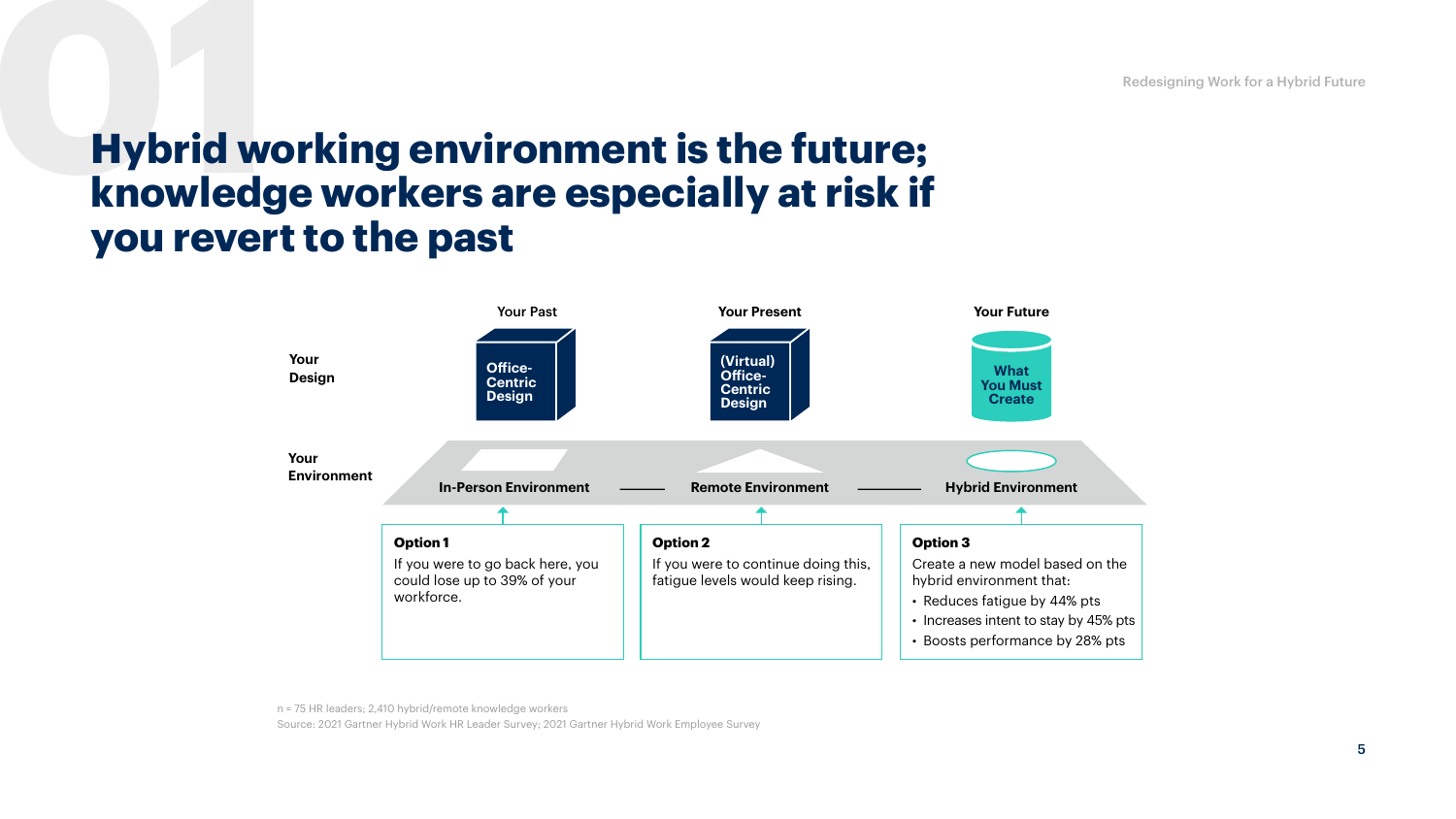## **1222**<br> **1222**<br>
1222<br>
1222<br>
1222<br>
1222<br>
1222<br>
1222<br>
1222<br>
1222<br>
1222<br>
1222<br>
1222<br>
1222<br>
1222<br>
1222<br>
1222<br>
1222<br>
122<br>
122<br>
122<br>
122<br>
122<br>
122<br>
122<br>
122<br>
122<br>
122<br>
122<br>
122<br>
122<br>
122<br> **Employees are less productive when remote**

Many executives and managers doubt the productivity of employees who are remote from a central work location. What they're really saying, though, is that they need to see employees to make sure they are being productive.

## **Reality**

### **Employees thrive when given radical flexibility**

Data shows radical flexibility (not monitoring of productivity inputs) is what drives performance — but it requires a culture of trust, empathy and empowerment. It also means managers must focus on work outcomes, rather than activity metrics.

### **Number of High Performers Increases With Radical Flexibility**

## **40%** Flexibility Radical Flexibility 70% 35% 0% **45% 63%**

n = 5,000 employees worldwide Source: 2021 Gartner EVP Employee Survey

Percentage of High Performers



Source: Gartner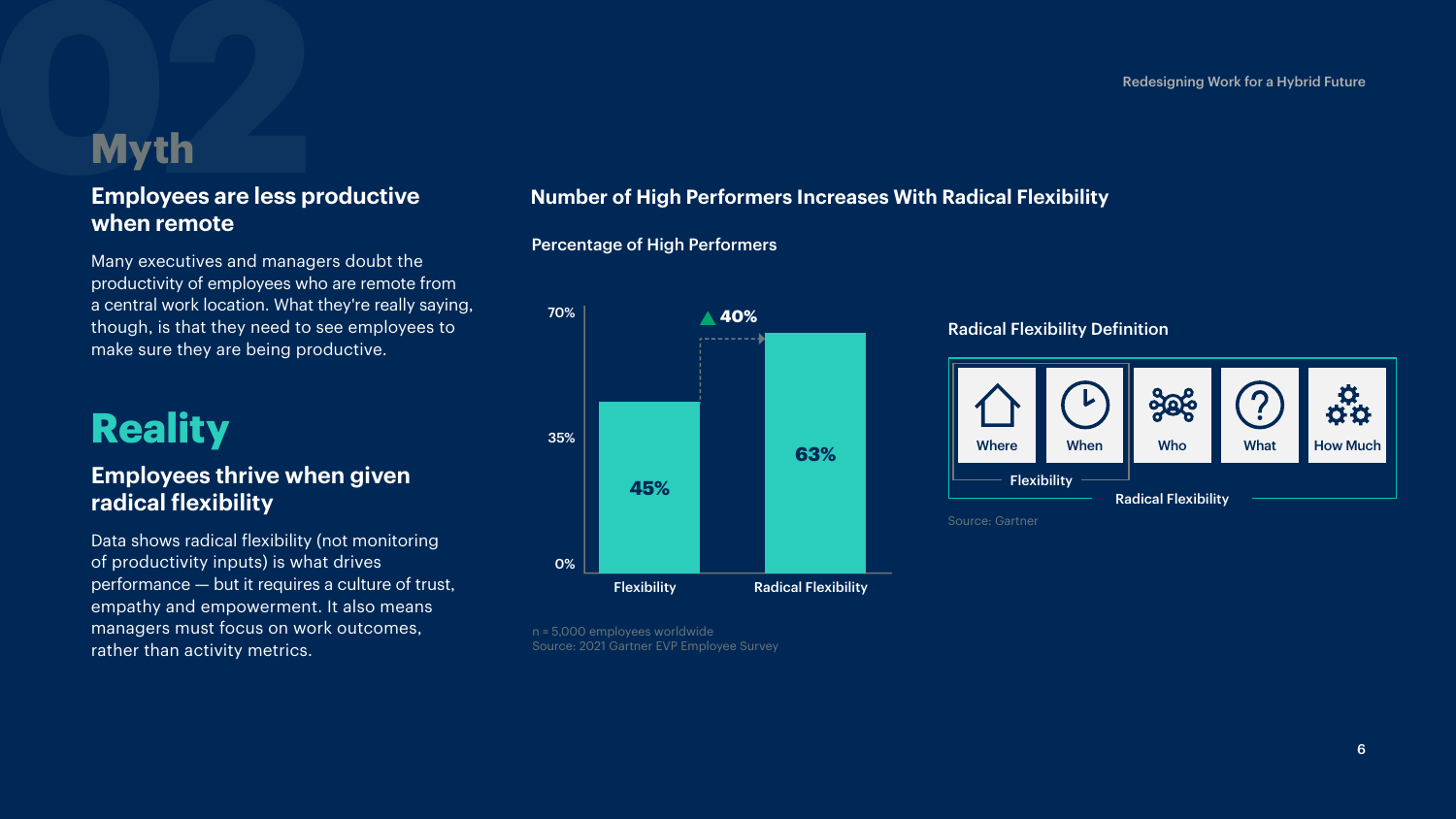## **Shifting to intentional human-centric design is what drives productivity and engagement**



Source: Gartner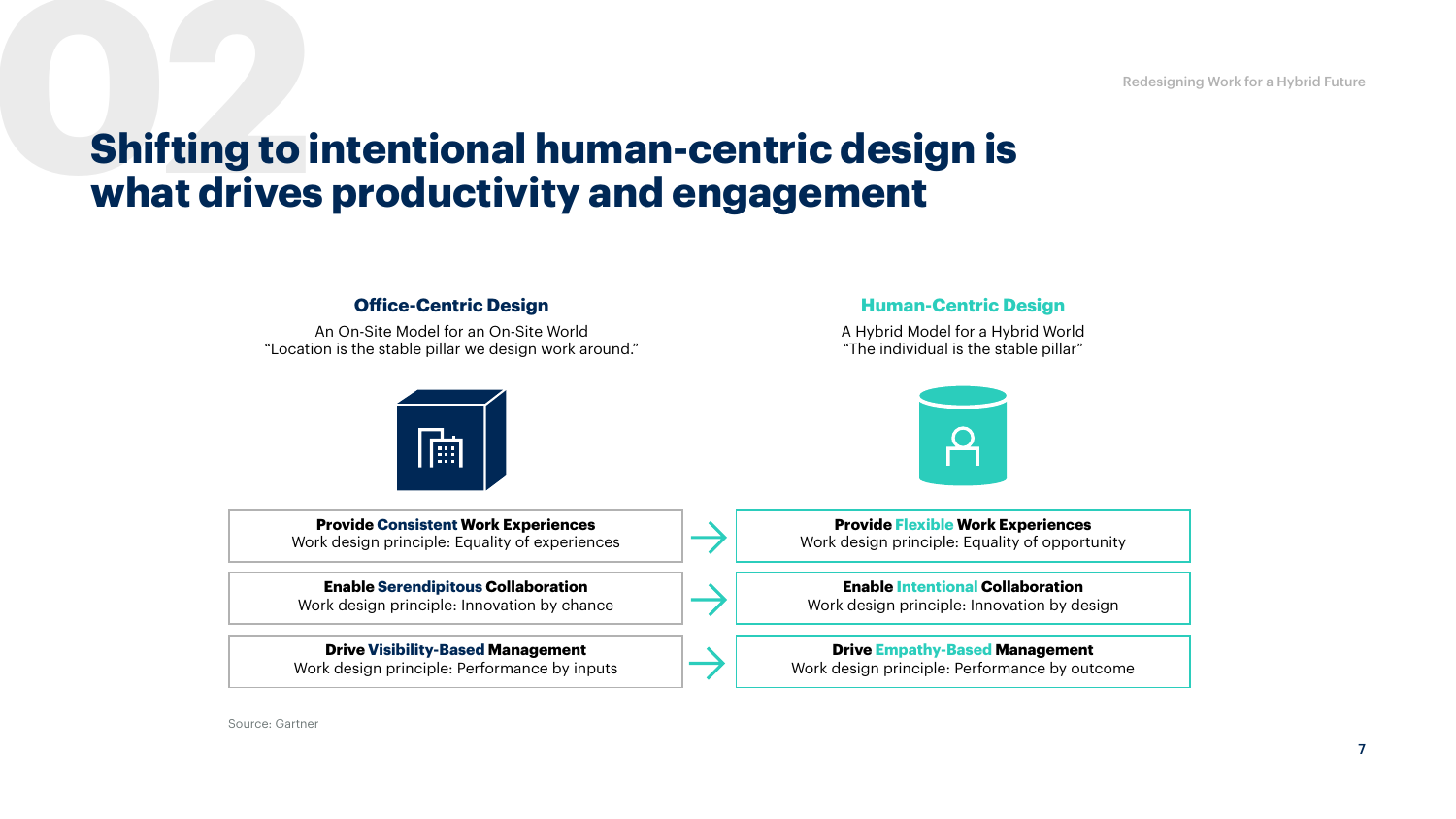# **13 Myth**<br> **13 Myth**<br> **13 Serendipity is the bes Serendipity is the best driver of innovation**

More distributed teams cannot count on chance encounters in the hallway to spark conversation. Some believe this lack of "water cooler moments" comprises innovation, but this overreliance on serendipity was already being questioned as a prepandemic source of innovation.

## **Reality**

### **The key is to create intentional opportunities to collaborate**

Leaders must hardwire intentionality into collaboration as a key team norm in order to drive innovation, especially in the hybrid environment. Providing access to four different modes of collaboration (see next page) is critical to innovation.



### **Working Together Isn't the Only Way to Drive Innovation**

### **Collaboration Mode**

n = 2,410 hybrid/remote knowledge workers

Source: 2021 Gartner Hybrid Work Employee Survey

Note: This chart shows the result of a dominance analysis demonstrating the relative impact of synchronous and

asynchronous work on team innovation.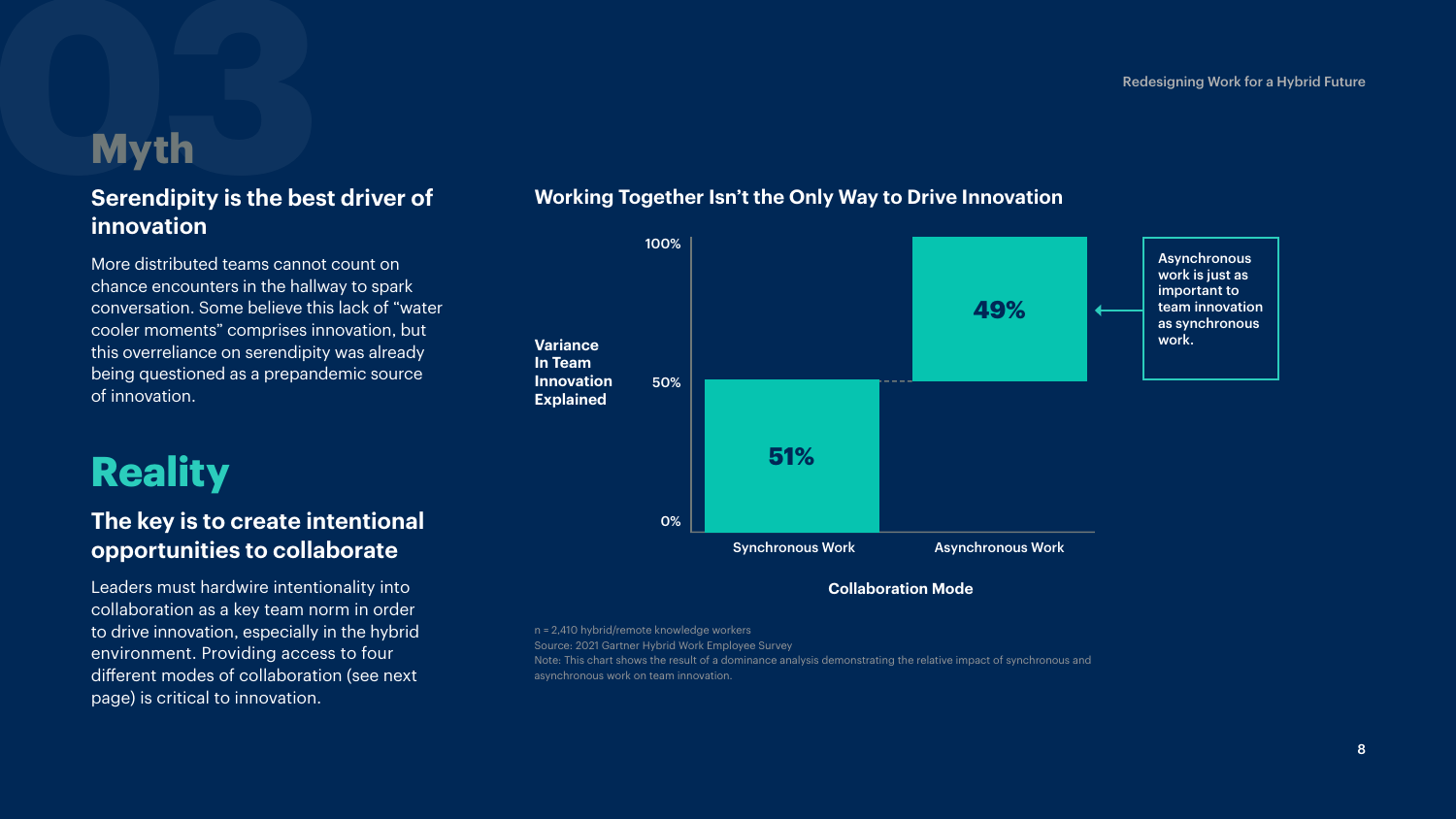## **Progressive organizations will invest in providing access to all four modes of working**

Hybrid work environments offer employees and teams more access to all four modes of collaboration — and gives them the flexibility to choose when and how they leverage each mode to maximize their contribution.



Source: Gartner

**Synchronous Work Asynchronous Work**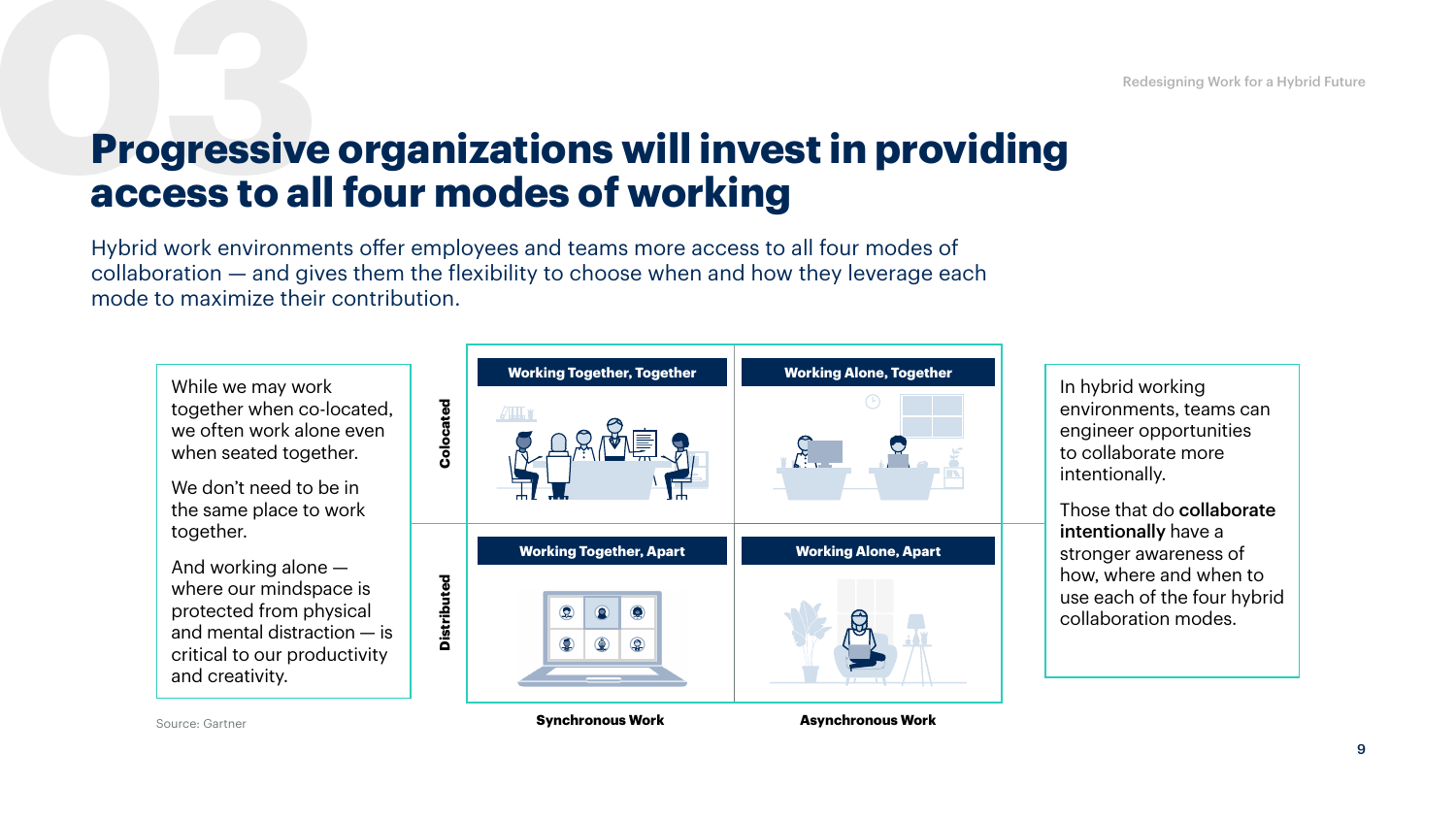### **Our jobs just can't be done remotely**

Some executives insist their employees cannot work remotely, but that's often a default position rather than a thoughtful business decision. Location flexibility is a key component of hybrid work models so it needs more purposeful consideration.

## **Reality**

### **Hybrid workforce models look beyond roles**

By mapping employees' activities, you can spot opportunities for flexibility even when location isn't flexible. Most jobs fall somewhere on a spectrum between fully portable and fully nonportable. Assembly-line work, for example, includes almost all nonportable tasks. Surgeons, in contrast, perform a mix of nonportable tasks (e.g., the surgery itself) and highly portable tasks (e.g., notes and paperwork).

# Redesigning Work for a Hybrid Future<br> **OUT jobs just can't be done**<br> **CUT jobs just can't be done Knowledge Workers Aren't the Only Ones Who Value Flexibility**





n = 5,000 employees worldwide; 77 HR Leaders

Source: 2021 Gartner EVP Employee Survey; 2021 Gartner EVP Benchmarking Survey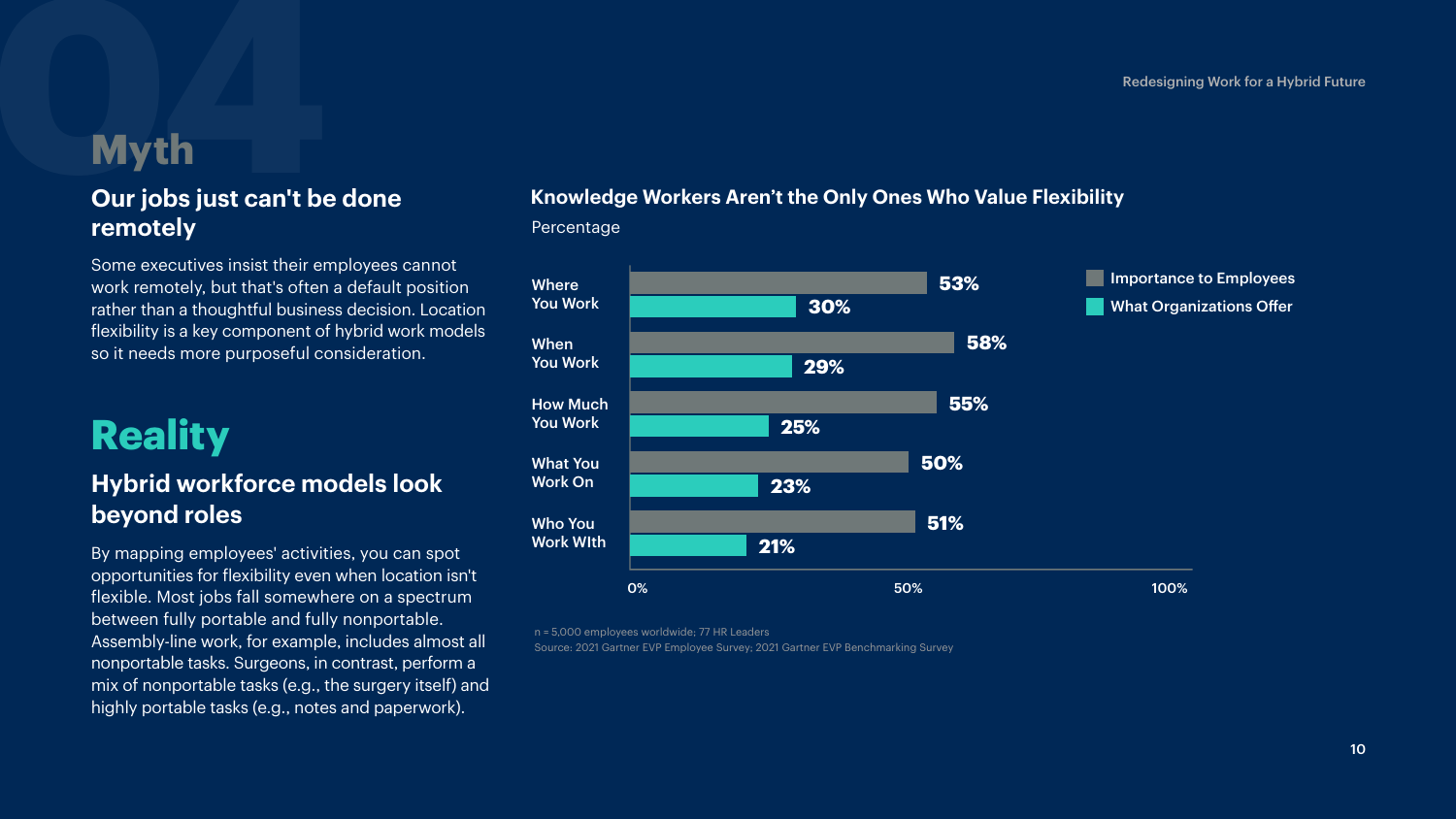## **Sample flexibility options for employees who aren't knowledge workers**

### Illustrative

| <b>Role</b>                          | <b>Retail Employee</b>                                                                                         | <b>On-Site Essential Personnel</b>                                                  | <b>IT Field Technician</b>                                                          |
|--------------------------------------|----------------------------------------------------------------------------------------------------------------|-------------------------------------------------------------------------------------|-------------------------------------------------------------------------------------|
| <b>Flexibility</b><br><b>Options</b> | • Provide employees the choice to<br>schedule and trade their own hours<br>• Provide tenured employees options | • Provide employees transparency<br>into the types of projects available<br>to them | • Adjust scheduling as needed<br>(i.e., four 10-hour days, not five<br>8-hour days) |
|                                      | for what areas they work in and who<br>they work with                                                          | • Allow employees to share their<br>workstyle preference                            | Provide employees options of<br>$\bullet$<br>which peers they work with on-site     |
|                                      | • Allow employees to work at different<br><i>locations</i>                                                     | • Provide employees choice of when<br>they can start and end each workday           | • Authorize remote work when<br>not on-site                                         |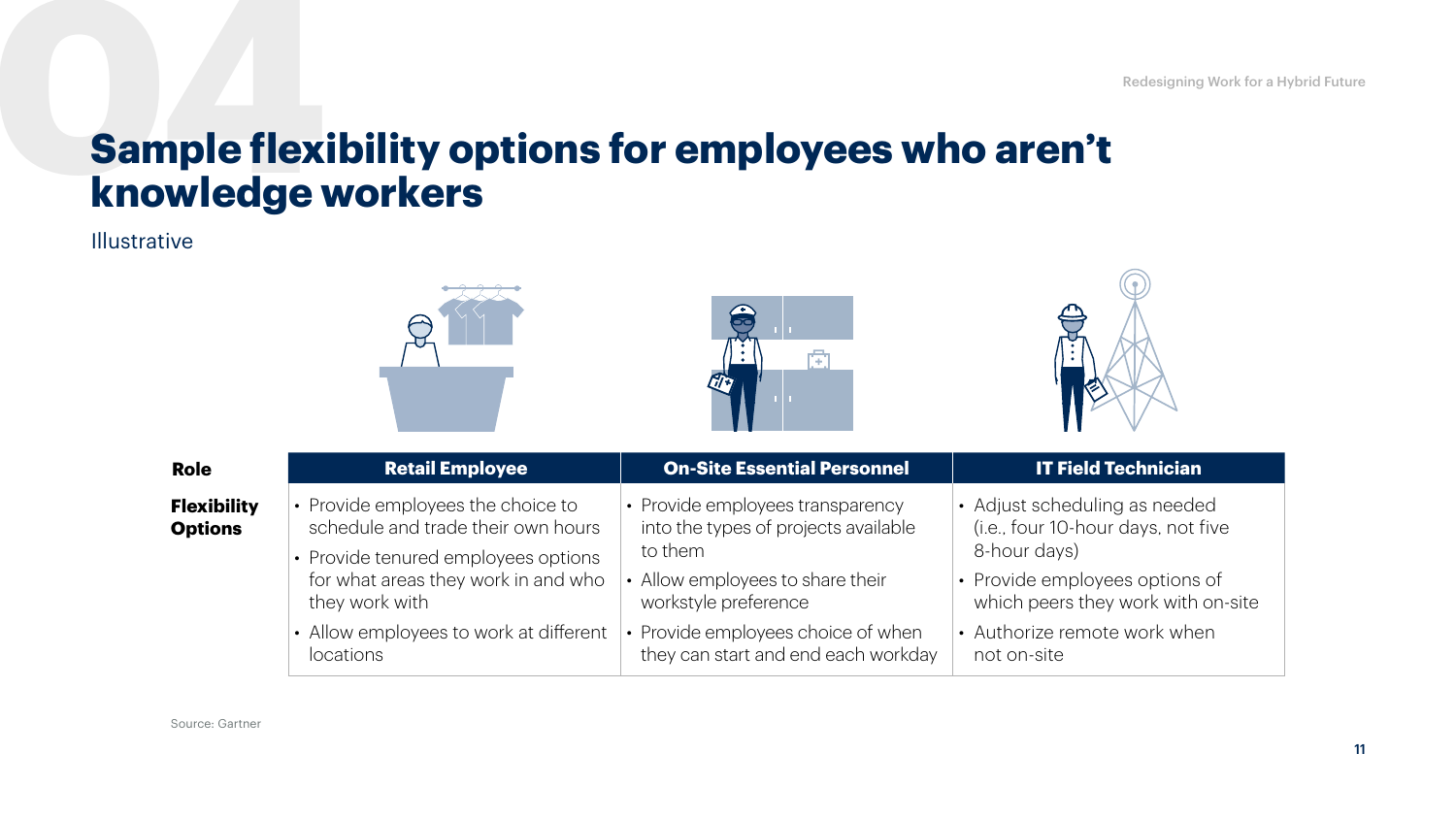# **1959**<br> **1959**<br> **1959**<br> **1959**<br> **1959**<br> **1959**<br> **1959**<br> **1959**<br> **1959**<br> **1959**<br> **1959**<br> **1959 We need in-person contact to sustain our culture**

Many executive leaders fear that limited in-person contact in a hybrid workforce model will dilute corporate culture. Yet culture should always adapt. Even before the pandemic, many cultures lacked future fitness and were missing key attributes for digital success, such as agility, speed and autonomy in decision making.

## **Reality**

### **Hybrid workforce models offer a critical opportunity to reinforce culture**

Employees don't magically imbibe culture simply by entering a physical workplace. And so far, more remote and hybrid employees report higher culture satisfaction than on-site employees. Success requires intentional culture change and role modeling, whether employees are remote or not.

### **Culture Is Viewed Positively by More Remote and Hybrid Than In-Office Employees**

Q: "Does Your Organization's Culture Have a Positive Impact, Negative Impact or No Impact Either Way on Your Job?"



Source: 2020 Gartner Improving Employee Engagement Survey (September 2020) Note: Percentages may not add up to 100% because of rounding.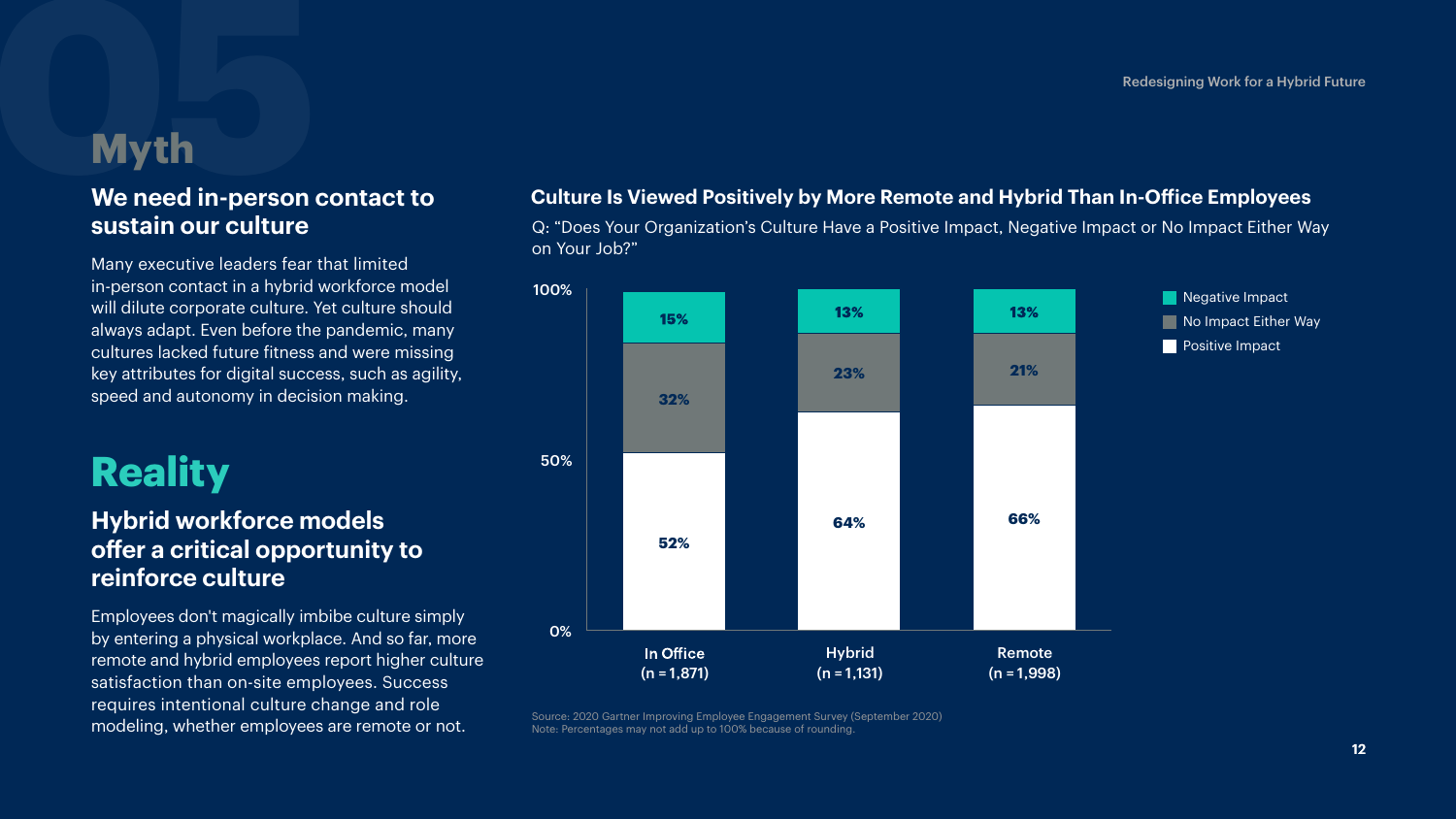## **05Think differently**

### **Think first about the cultural norms and values you want to promote and the behaviors that reinforce them.**

Then work on how to promote those behaviors in a hybrid model to create a shared purpose and deeper connections with and among full-time employees.

As mentioned (in Myth No. 3), many leaders fear, for example, that innovation can only thrive in a physical workplace where ad hoc and in-person brainstorming takes place or when employee teams collaborate with nontraditional (e.g., gig) workers.

In a hybrid working model, ensure that innovation thrives by orchestrating it:



**Create intentional collision opportunities.** Foster virtual gatherings that pull in employees from diverse business units or from outside the organization. Intentional matchmaking connects people who realistically would never interact in the real world.



**Teach employees to use formal and informal networks.** The existence of groups within or across business units isn't always obvious. Teach employees about the networks that exist and how to access them.

This same type of intentionality should apply to all aspects of the desired behaviors and culture.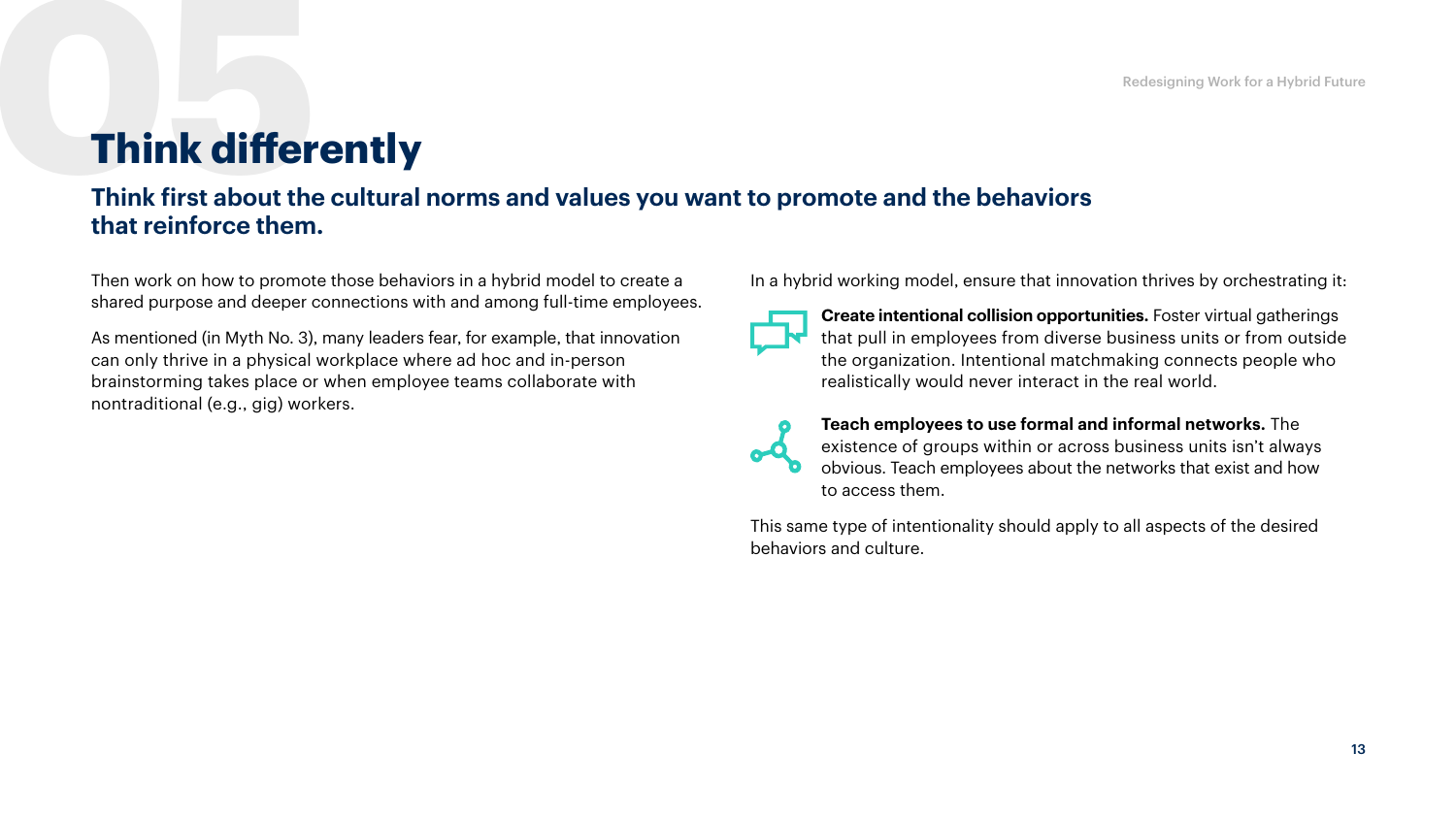# Redesigning Work for a Hybrid Future<br> **1666-**<br> **1666-**<br> **1666-**<br> **1666-**<br> **1666-**<br> **1666-**<br> **1666-**<br> **1666-**<br> **1666-**<br> **1666-**<br> **1666-**<br> **1666-**<br> **1666-**<br> **1666-**<br> **1666-**<br> **1666-**<br> **1666-**<br> **1666-**<br> **1666-**<br> **1666-**<br> **166 Hybrid workforce models hurt DEI**

Concerns that employees feel disconnected from their colleagues in remote work environments can feed fears that a hybrid model, in which colleagues are physically separated by design, will undermine diversity, equity and inclusion initiatives and create disparities between work conditions.

## **Reality**

### **Aim for equality of opportunity fairness not sameness**

The imperative is to facilitate flexibility while ensuring that all employees have an equal opportunity to participate. A fully on-site return is actually a risk to DEI. This type of sustainable DEI approach will make you an employer of choice for diverse candidates — whether you deploy a hybrid workforce strategy or not.

**Knowledge workers with a disability are more likely to feel respected in a hybrid environment than when on-site**



n = 2,410 hybrid/remote knowledge workers Source: 2021 Gartner Hybrid Work Employee Survey

### **Women Feel Increased Safety In Hybrid Work**



51% of women who weren't working remotely before, but have been since the pandemic, say their level of safety has increased

n = 254 employees who identify as female Source: 2021 Gartner Hybrid Work Employee Survey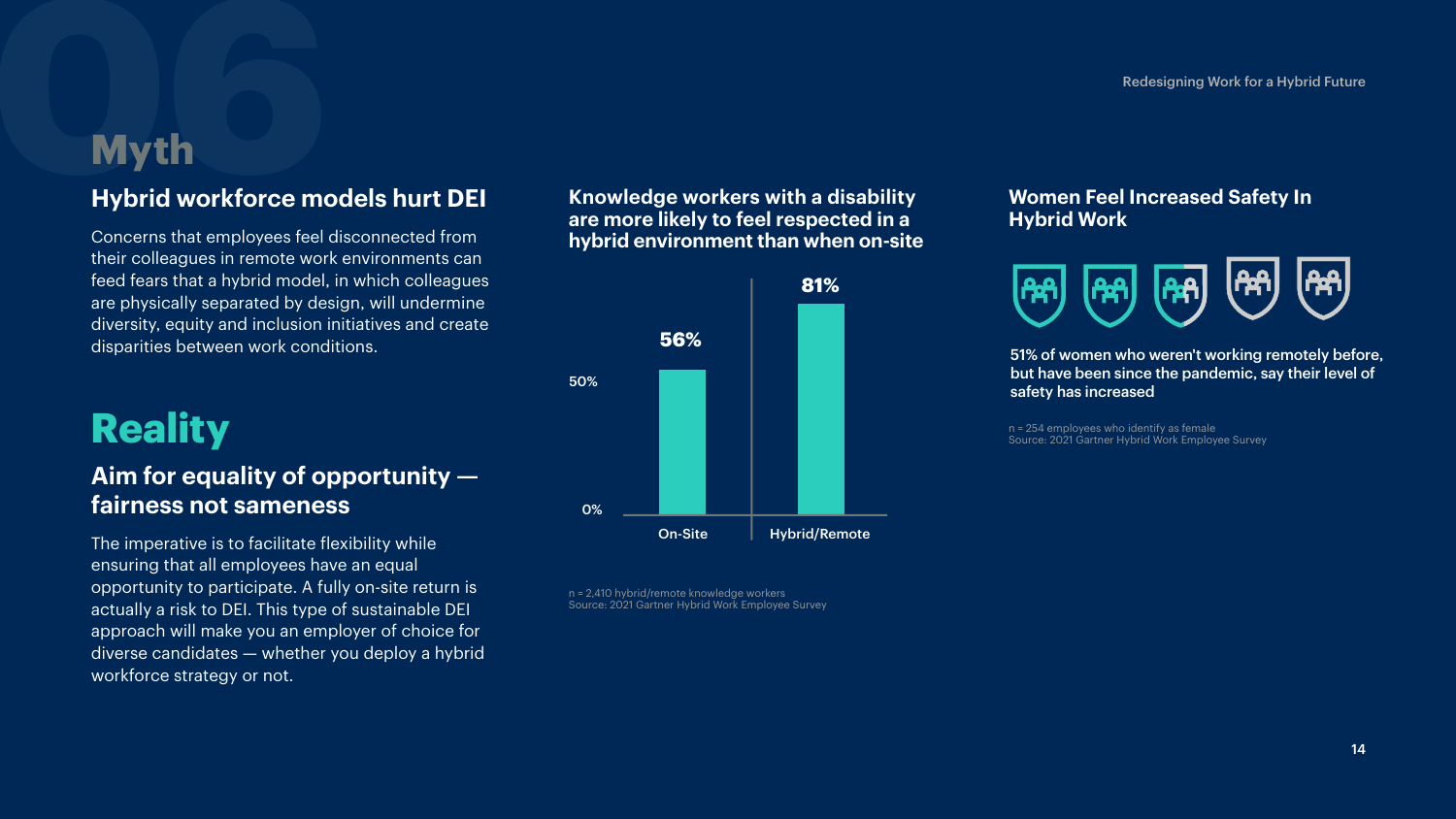## **Think differently 06**

### **Devote discrete attention to diversity, equity and inclusion.**

With a hybrid workforce, organizations certainly need to be committed and intentional about DEI initiatives — but so will they in more traditional workforce models.

The good news is that employees provided with flexible work options say they are more likely to bring their authentic selves to the organization, which improves their engagement and performance.

Commit to ensuring that inclusion strategies large and small work to remove any barriers to equitable advancement. For example:



**Develop good everyday work habits,** e.g., ensure everyone is heard in a virtual meeting.



**Review how work is assigned,** e.g., don't preserve certain clients only for in-person sales calls.

**Listen to employees.** Pulse employee groups about their work experience, and ask what they need from the organization to feel connected and heard. Leverage employee resource groups (ERGs) to ensure everyone has a voice, and identify new practices, from flexible work schedules to additional hardware or software for differing needs.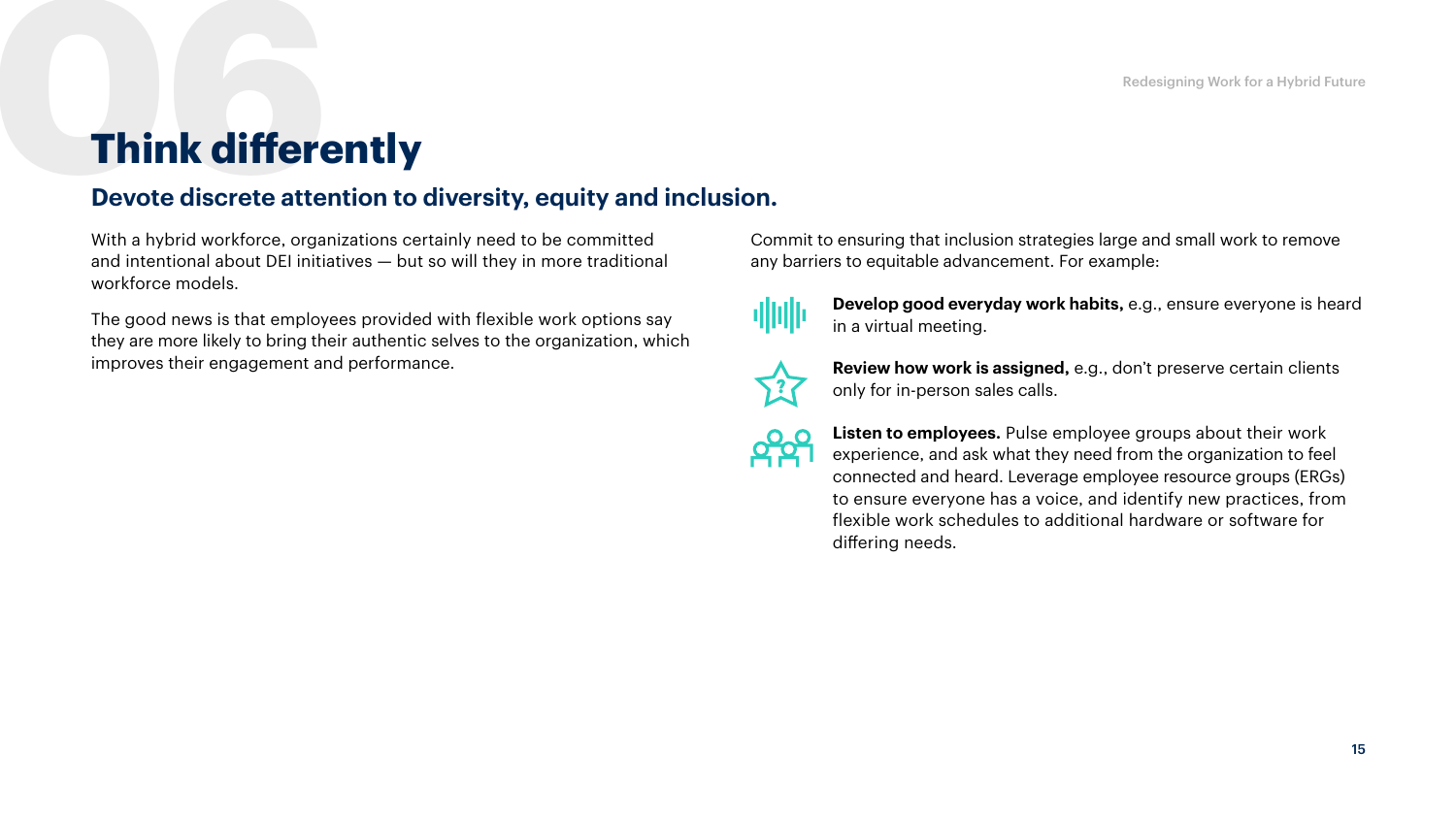# **1979**<br> **1979**<br>
1979<br>
1979<br>
1979<br>
1979<br>
1979<br>
1979<br>
1979<br>
1979<br>
1979<br>
1979<br>
1979<br>
1979<br>
1979<br>
1979<br>
1979<br>
1979<br>
1979<br>
1979<br>
1979 **A hybrid workforce model duplicates our IT infrastructure**

Nearly 70% of infrastructure and operations (I&O) employees view the enterprise's priorities of speed and agility as being at odds with infrastructure's mandates for reliability and efficiency. But this reflects a legacy mindset that will significantly constrain infrastructure speed and agility.

## **Reality**

### **Resilient organizations continuously reengineer their IT strategies and infrastructures anyway**

Resilient, future-fit organizations need "Everywhere Enterprise" strategies — which go beyond enabling a workforce with mobile devices and remote access alone.

Everywhere Enterprises use technology, team structures, processes, skills and tools to empower dispersed workforces, harness distributed infrastructures and serve ubiquitous customer bases.

### **Requirements gathering by IT**

| Who are the users and<br>what is their job function?                                                                               | Executives or mission-critical<br>$\bullet$ .<br>employees<br>• Users with intense data analysis needs<br>• Users with "normal" requirements                 |
|------------------------------------------------------------------------------------------------------------------------------------|--------------------------------------------------------------------------------------------------------------------------------------------------------------|
| <b>What kind of device</b><br>is being used and who<br>owns it?                                                                    | • PC vs. mobile devices<br>Organization vs. user-owned<br>$\bullet$ .<br>Phone/tablet<br>$\bullet$<br>PC-class<br>$\bullet$ .                                |
| <b>What kind of applications</b><br>and data do users need<br>to access to and are they<br>located on-premises or<br>in the cloud? | Browser-based on-premises<br>$\bullet$ .<br>Windows-based on-premises<br>$\bullet$ .<br>Browser-based cloud<br>$\bullet$<br>Windows-based cloud<br>$\bullet$ |
| Where in the world is<br>a user located?                                                                                           | • Verify user's policy complies with all<br>local labor and privacy laws                                                                                     |

Source: Gartner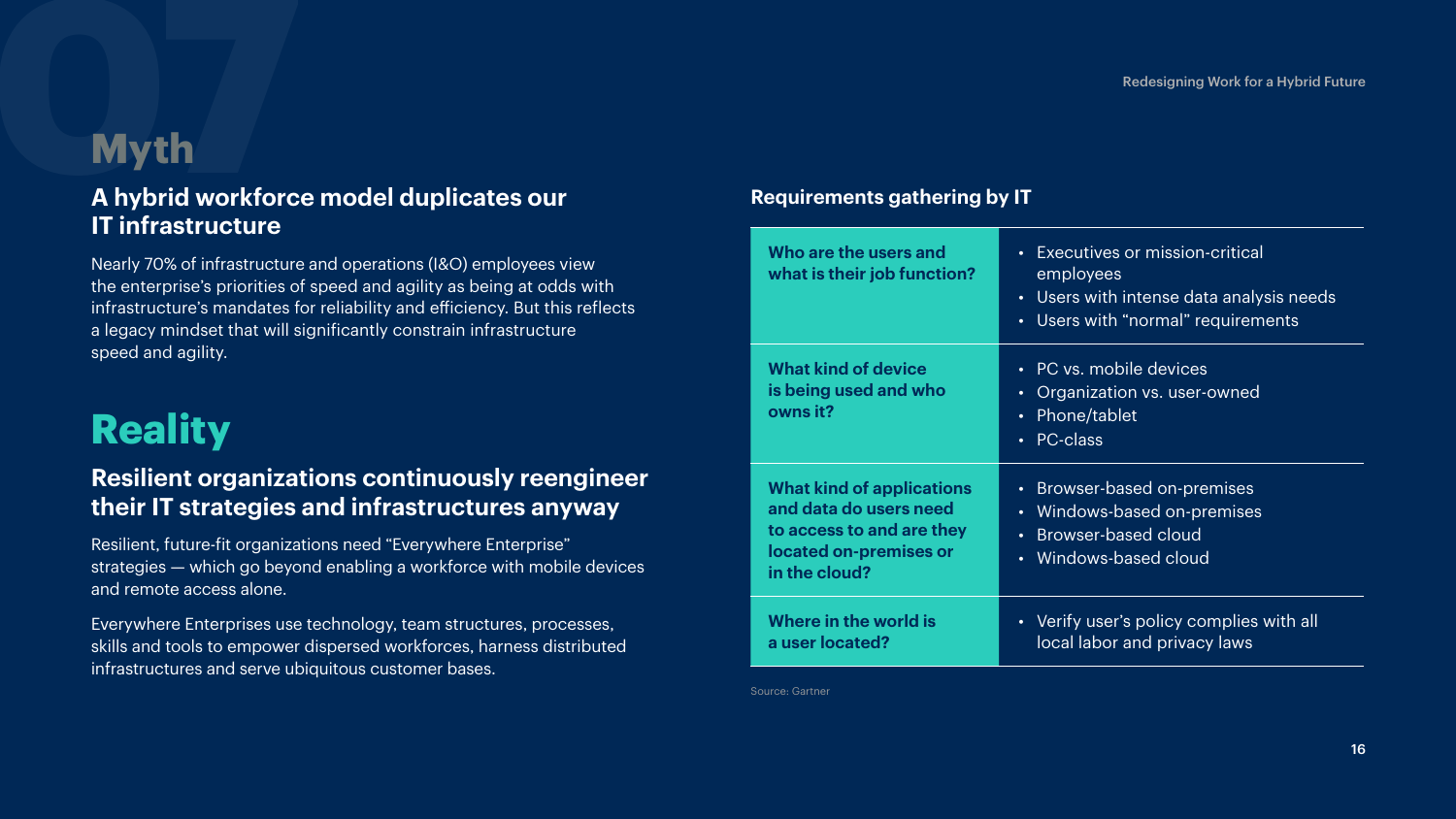## **Think differently 07**

### **Embrace best practices for serving "everywhere" needs.**

To serve the "everywhere" needs of a hybrid workforce, you'll need to deliver consistent and secure network access for all employees (traditional and nontraditional), regardless of where they work. CIOs will need to work with other business leaders to help define the requirements.

Best practices for designing and deploying the right systems include:



**Define requirements.** Establish the specifics of who needs what, including minimum download and upload speeds, and negotiate coverage to include as many employees as possible.



**Optimize performance.** Deploy solutions that distribute traffic across the network and prevent backlogs that come from routing everything through the on-site data center. Enhance network uptime for employees whose local broadband provider doesn't provide enough coverage.

**Invest in cloud-based services.** Cloud providers deliver reliable service regardless of worker location, while allowing enterprises to quickly shift capacity in response to disruption.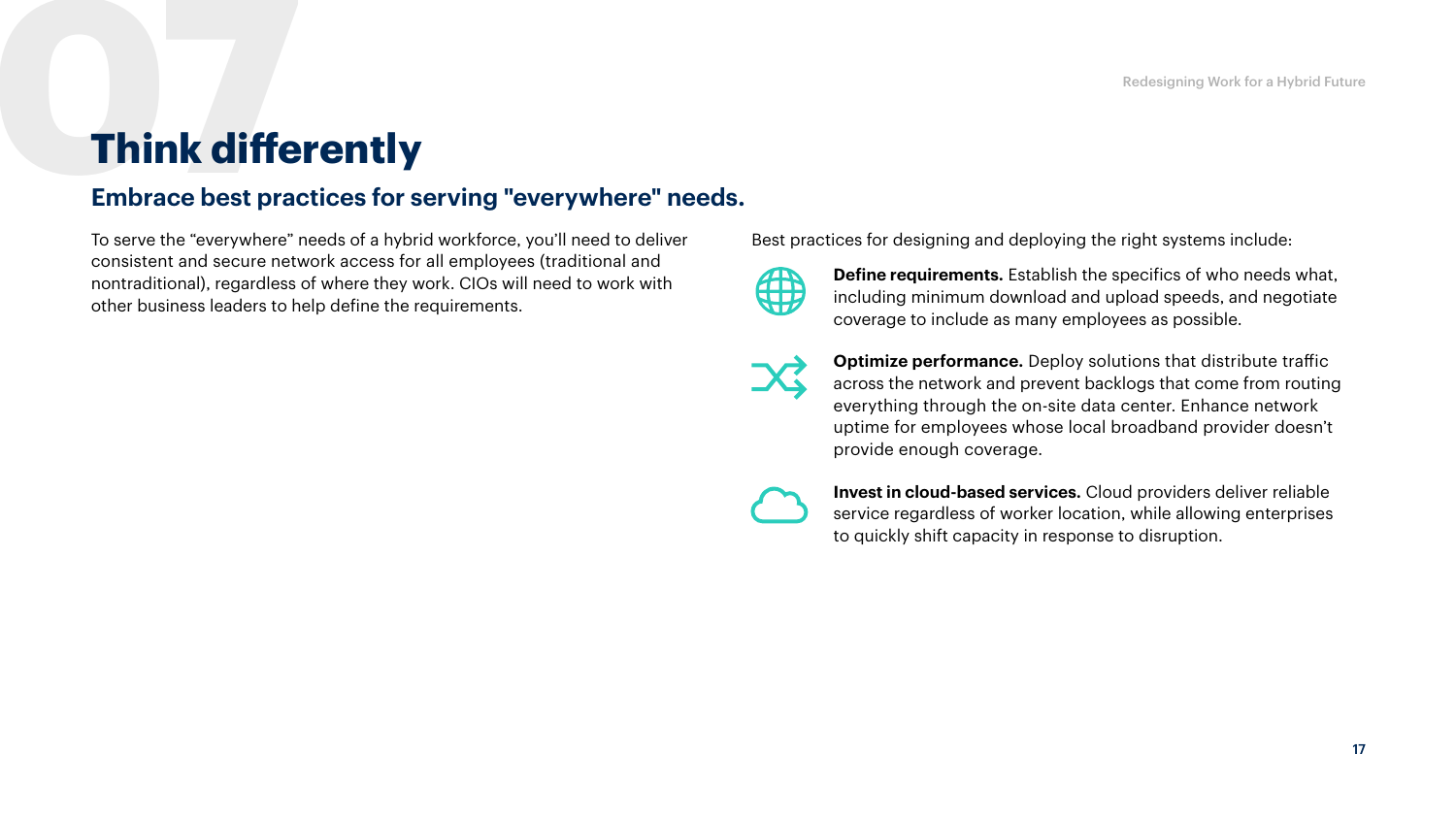## **Conclusion**

Going back to the work model that prevailed before the pandemic is a step backward. And your organization can't be resilient without rethinking strategies like hybrid workforce models.

Start by dispelling the myths that stand between you and your ability to capture this competitive opportunity. Then pursue a coordinated strategy in which you experiment, learn and iterate implementation across six fronts to make hybrid working a win-win for your employees and your organization.

Already a client? Get access to even more resources in your client portal. [Log In](https://www.gartner.com/en/insights/future-of-work)